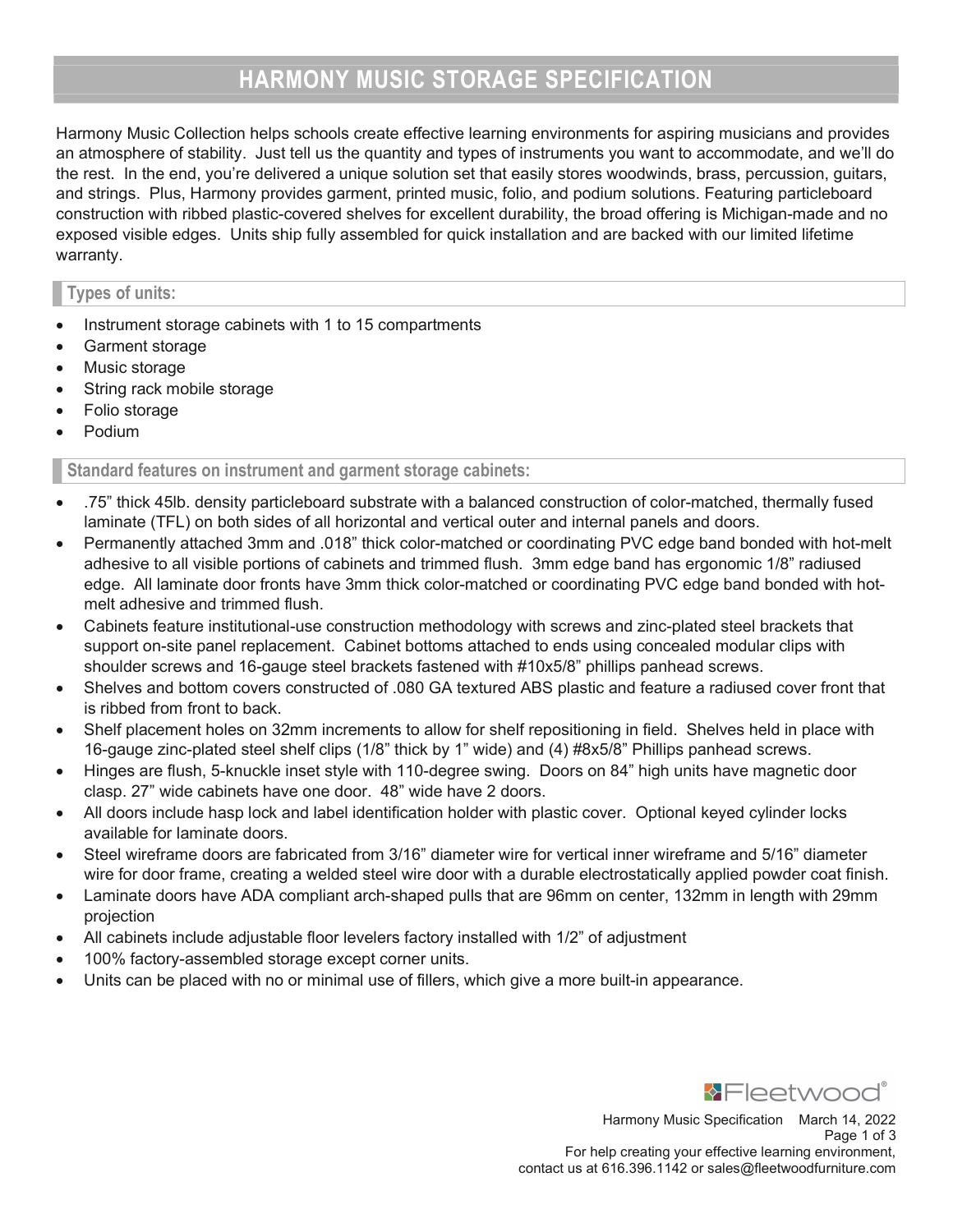Standard features on music storage cabinets:

- .75" thick 45lb. density particleboard substrate with a balanced construction of color-matched, thermally fused laminate (TFL) on both sides of all horizontal and vertical outer and internal panels.
- Shelves are constructed of 1" thick 45lb. density particle board substrate with a balanced construction of colormatched, thermally fused laminate (TFL) on both sides
- Permanently attached 3mm color-matched or coordinating PVC edge band with ergonomic 1/8" radiused edge bonded with hot-melt adhesive and trimmed flush on top, bottom, and sides of all visible portions.
- Cabinet guide frames made with 1" square 16-gauge welded steel tubing. Cabinet guide is attached to floor with 14-gauge steel L brackets. Wall channel fabricated from 14-gauge steel. Cross supports fabricated from 14 gauge steel. Bumper tube fabricated from 1" square 16-gauge welded steel tubing. Rear support channel fabricated from 10-gauge cold-rolled steel. All metal parts are powder coated.
- Bolted-on, rigid, 8" diameter casters with 2" wide non-marking wheel tread.
- Cabinet assembled with a combination of 16-gauge angle brackets, #10x5/8" pan head screws and 50mm long hex-drive connector screws.
- Shelf clip holes on 32mm spacing, and shelves mount with 16-gauge steel shelf clips.
- Nylon oval-shaped pull rated for 484lb load.
- Label holder standard.

## Standard features on music racks:

- .75" thick 45lb. density particleboard substrate with a balanced construction of color-matched, thermally fused laminate (TFL) on both sides of all horizontal and vertical outer and internal panels.
- Permanently attached 3mm color-matched or coordinating PVC edge band with ergonomic 1/8" radiused edge bonded with hot-melt adhesive and trimmed flush on top, bottom, and sides of all visible portions of racks. Edge of lower front and back has vinyl T-molding and is covered with 3/16" thick protective carpet.
- Rack storage features 75mm diameter, plate-mounted casters with twin wheel swivel with non-marking urethane tread for quiet use on hard or carpeted flooring. Casters attached with 10-24 phillips panhead screws and lock nuts. Nylon casters tested to hold 165 pounds each (660 pounds total) and roll over uneven surfaces.
- 1" square, 17-gauge steel support tubes connected with 16-gauge angle brackets.
- Panels and dividers are butt jointed and connected with a combination of dowels, 50mm and 60mm long hexdrive connector screws.
- Support tubes attach to lower front and back panel and ends with #10x1-1/2" Hex head and #10x5/8" Phillips panhead screws.
- Hooks attached to upper back to support instrument bows
- 100% factory-assembled storage. Units can be rolled into place with no assembly required in field for quick and easy installation

## Standard features on folio cabinets:

- .75" thick 45lb. density particleboard substrate with a balanced construction of color-matched, thermally fused laminate (TFL) on both sides of all horizontal and vertical outer and internal panels except center and bottom partitions, which use 1" thick 45lb. particleboard.
- Permanently attached 3mm and .018" thick color-matched or coordinating PVC edge band bonded with hot-melt adhesive to all visible portions of cabinets and trimmed flush. 3mm edge band has ergonomic 1/8" radiused edge. All laminate door fronts have 3mm thick color-matched or coordinating PVC edge band bonded with hotmelt adhesive and trimmed flush.
- Shelves are made from 1/8" thick tempered hardboard.

**\*Fleetwood**